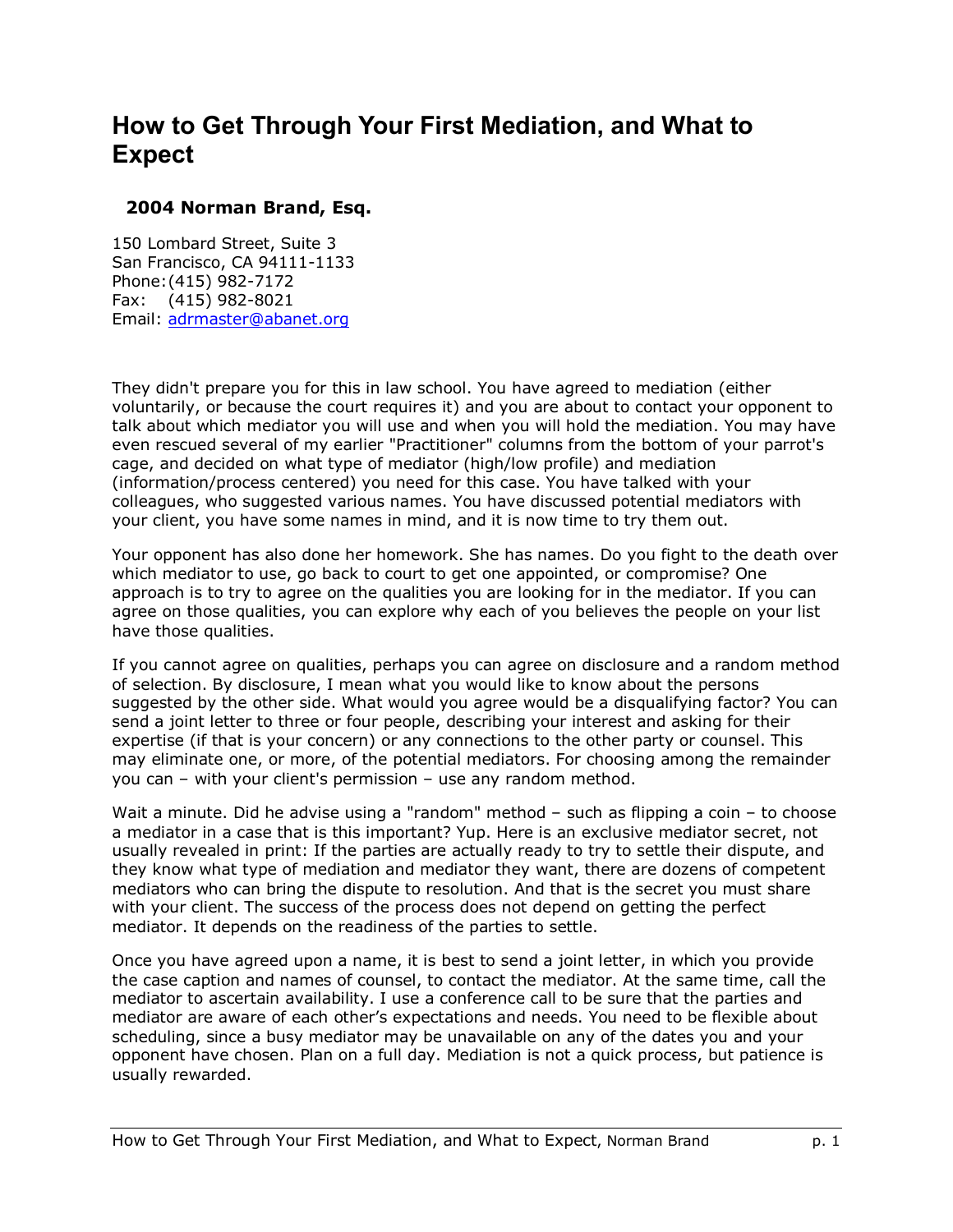Do not be surprised if the mediator sends you an agreement to be signed by both sides. There are a couple of items I include in mediation agreements, as do many others. First, the mediator will undoubtedly mention the confidentiality, and refer to Evidence Code Section 1152.5, the mediator confidentiality statute. Second, if the mediator is an attorney, he or she may include a written statement explaining the role of a neutral intermediary, and noting that the mediator cannot act as an advocate for either party. Although this statement may seem superfluous when clients are represented by counsel, a cautious mediator may include it to satisfy professional liability insurance requirements.

Third, the mediation agreement may require the parties to agree upon immunity and indemnification for the mediator. While the possibility of successfully suing a mediator is extremely remote, this kind of provision keeps even the best financed party from being able to exert any improper pressure on the mediator during the course of the mediation. Fourth, the mediation agreement will set forth the mediator's compensation. Ordinarily, mediators charge by the hour. Many have a minimum numbers of hours for which they charge, since they normally block out a full day for a mediation.

If the parties want to submit a statement of the case prior to mediation, most mediators will accept it. Some mediators (and I am not among them) require it.

When you get to the mediation you can expect certain common behaviors, although mediation styles vary. My own practices are fairly typical, so I will use them to illustrate what happens at a mediation. I begin with an "opening statement" in which I take care of housekeeping details, and set up ground rules for the process. The housekeeping details include introducing the participants and the mediator, checking to be sure parties with authority to settle are present, finding out if there are any time constraints, and describing the location of caucus rooms, rest rooms, and telephones. My own ground rules include an acknowledgment of the confidentiality of communications made to the mediator, a commitment to civility and respect in the mediation, and a requirement that parties not interrupt each other. I try to assure both parties that they will always have a chance to respond and be heard.

Then I describe the process I will use in an attempt to bring the parties to resolution of the dispute. I use joint meetings and separate caucuses in which each party speaks privately to the mediator. I emphasize three aspects of these separate caucuses. First, I assume the confidentiality of what is communicated in the caucus and ask permission before conveying information to the other side. While a party may initially be reluctant to allow me to disclose certain information, it is sometimes critical to the process. In general, if you have the "smoking gun" and tell the mediator about it  $-$  but do not allow the mediator to convey some version of that to the other side – that information will not help resolve the dispute. Few mediators would think it worthwhile to try to move the other side on the basis of "secret" facts.

Second, I often use the caucus to play "devil's advocate." I will try to assure the parties in advance that appearing to take one side "for the sake of argument" does not mean that the mediator is necessarily convinced by that position. Rather, it is a technique for exploring the underlying interests of the parties. It is often necessary to explain this again during a caucus, because parties have become so invested in their positions that alternative views evoke an emotional response.

Third, I explain that the amount of time spent in a particular caucus is not indicative of anything. It is difficult for a client to be sitting in one room while the mediator is in another room with the other client and his lawyer. The client may fear that she is not getting equal